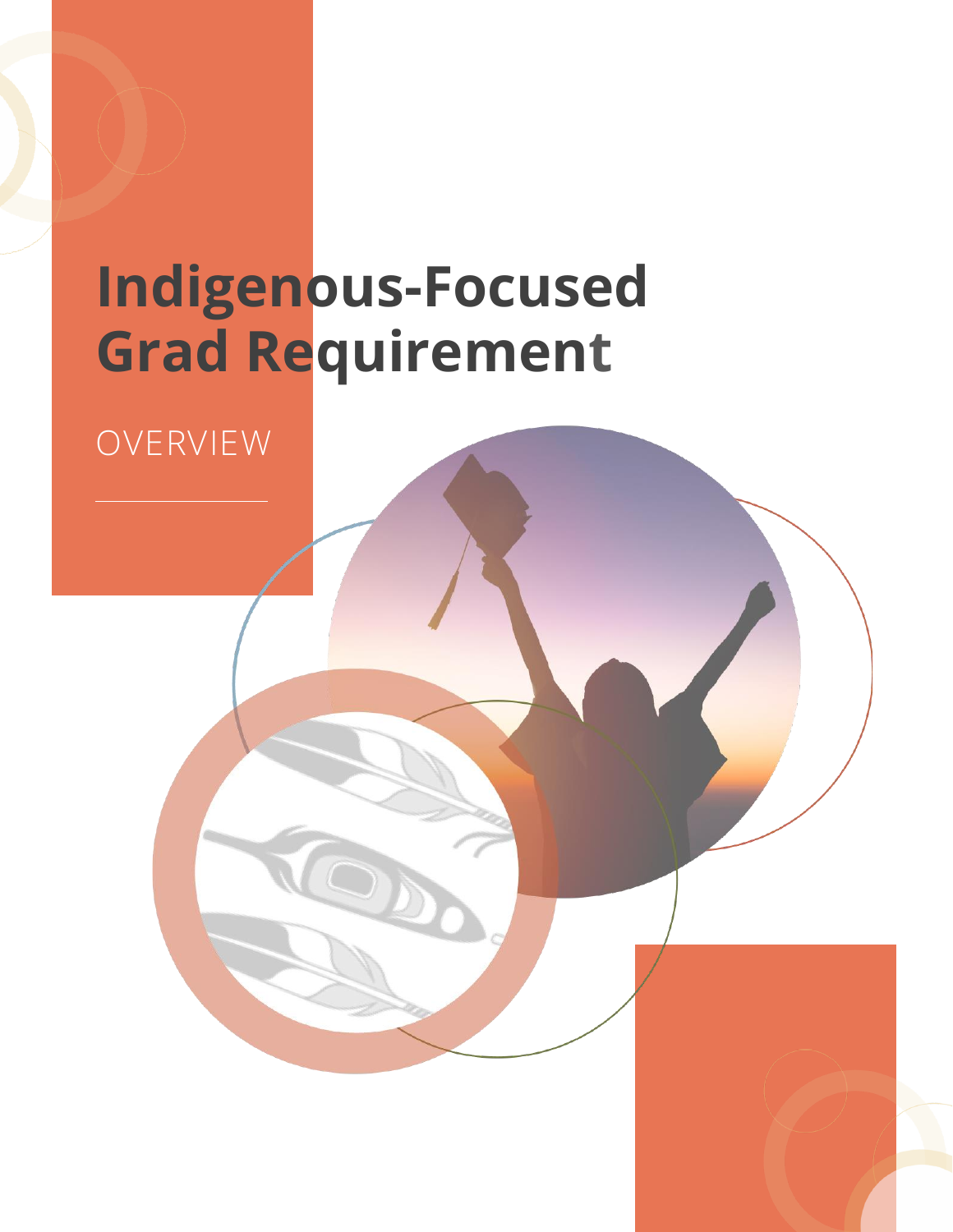## **Proposed Change to the B.C. Graduation Program**

As part of the provincial government's commitments to truth, reconciliation and anti-racism, the Ministry of Education is implementing a mandatory course or bundle of credits related to First Peoples as part of graduation requirements in British Columbia. The new requirement will build on the education sector's work to date, to integrate Indigenous content into the provincial K-12 curriculum, and support students to graduate with deeper understanding and knowledge of First Peoples perspectives, histories, and cultures.

The Ministry is seeking to engage with Indigenous communities, the education sector, and the public on a proposed model for implementing the new Indigenous-focused graduation requirement.

## **Background**

In 2019, the B.C. government passed the *[Declaration on the Rights of Indigenous Peoples Act](https://www.bclaws.gov.bc.ca/civix/document/id/complete/statreg/19044) (Declaration Act)*  following the Government of Canada's signing of the United Nations Declaration on the Rights of Indigenous [Peoples](https://www.un.org/esa/socdev/unpfii/documents/DRIPS_en.pdf) (UNDRIP). UNDRIP establishes a universal framework of minimum standards for the survival, dignity and well-being of the Indigenous peoples of the world and elaborates on human rights standards and fundamental freedoms as they apply to the specific situation of Indigenous peoples. Canada's signing of UNDRIP aligns with existing and longstanding federal legislation, includin[g Section 35 of the](https://laws-lois.justice.gc.ca/eng/const/page-13.html) *Constitution Act* that recognizes and affirms Indigenous rights, and further emphasises the federal government's commitment to protecting and guaranteeing human rights for all.

Colonization drastically disrupted the self-determined lives and cultures of Indigenous peoples across Canada. The *Declaration Act* is both an acknowledgment of these histories and a commitment by the Government of B.C. to affirm and restore the human rights of Indigenous peoples. *B.C.'s Declaration Act*  establishes UNDRIP as the Province's framework for reconciliation, as called for by the Truth and Reconciliation Commission's [Calls to Action.](https://www2.gov.bc.ca/assets/gov/british-columbians-our-governments/indigenous-people/aboriginal-peoples-documents/calls_to_action_english2.pdf) This historic legislation was developed in collaboration and consultation with Indigenous partners.

> **DECLARATION** n the **RIGHTS** of **INDIGENOUS PEOPLES**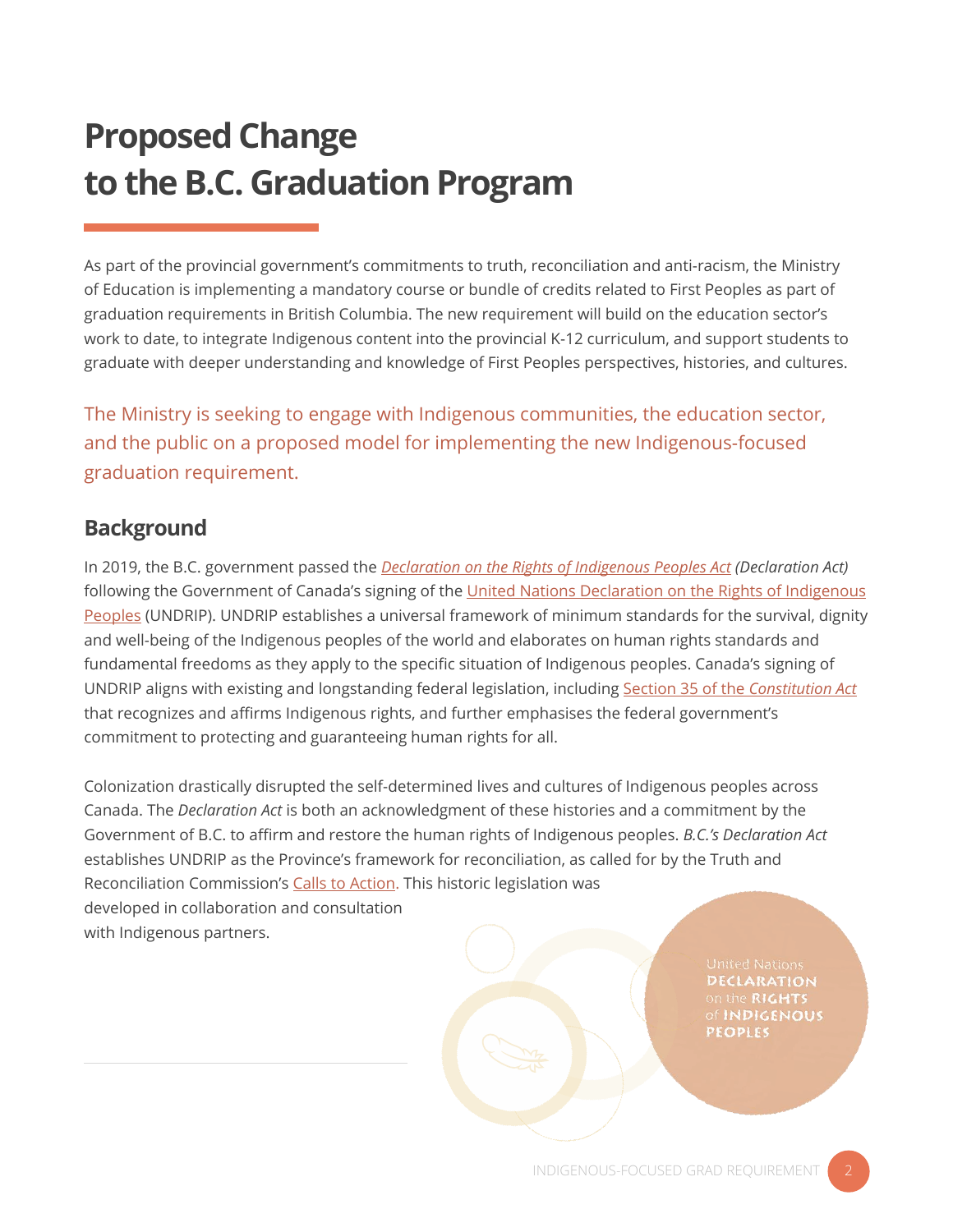B.C.'s [Action Plan](https://engage.gov.bc.ca/app/uploads/sites/121/2022/03/declaration_act_action_plan.pdf) for the *Declaration Act* includes, as part of Action 3.4, a commitment to implement a mandatory course or bundle of credits related to First Peoples as part of graduation requirements in British Columbia. Following up on this commitment, Government has directed the Ministry of Education to:



Implement a mandatory course or bundle of credits on First Peoples as a graduation requirement in B.C.

Engage with Indigenous communities, the education sector, and the public on how to implement this new graduation requirement.

Implementation of an Indigenous-focused graduation requirement is an important next step in the K-12 sector's ongoing journey towards truth and reconciliation, which has included integrating Indigenous perspectives, histories and cultures across the redesigned curriculum, professional development opportunities for educators and the B.C. Teachers' Council's Professional Standards for B.C. Educators. The new graduation requirement also aligns with ongoing provincial work on Indigenous-specific anti-racism and capacity building within school districts.



The First Nations Leadership Council, First Nations Education Steering Committee (FNESC), and education partners including the British Columbia School Trustees Association, British Columbia Teachers' Federation, and the British Columbia Association of Institutes and Universities, have previously expressed support for a new Indigenous-focused graduation requirement.

## **Proposed Model**

The proposed change to the graduation program would require students to complete **4 credits**  of Indigenous-focused coursework in order to graduate. Students could earn these credits by successfully completing:

- 1. One of the existing, Indigenous-focused provincial courses;
- 2. A First Nations language course at the Grade 10 to Grade 12 level; OR
- 3. A locally-developed, Indigenous-focused course (BAA)
- \* SEE APPENDIX A FOR MORE INFORMATION ON THESE OPTIONS.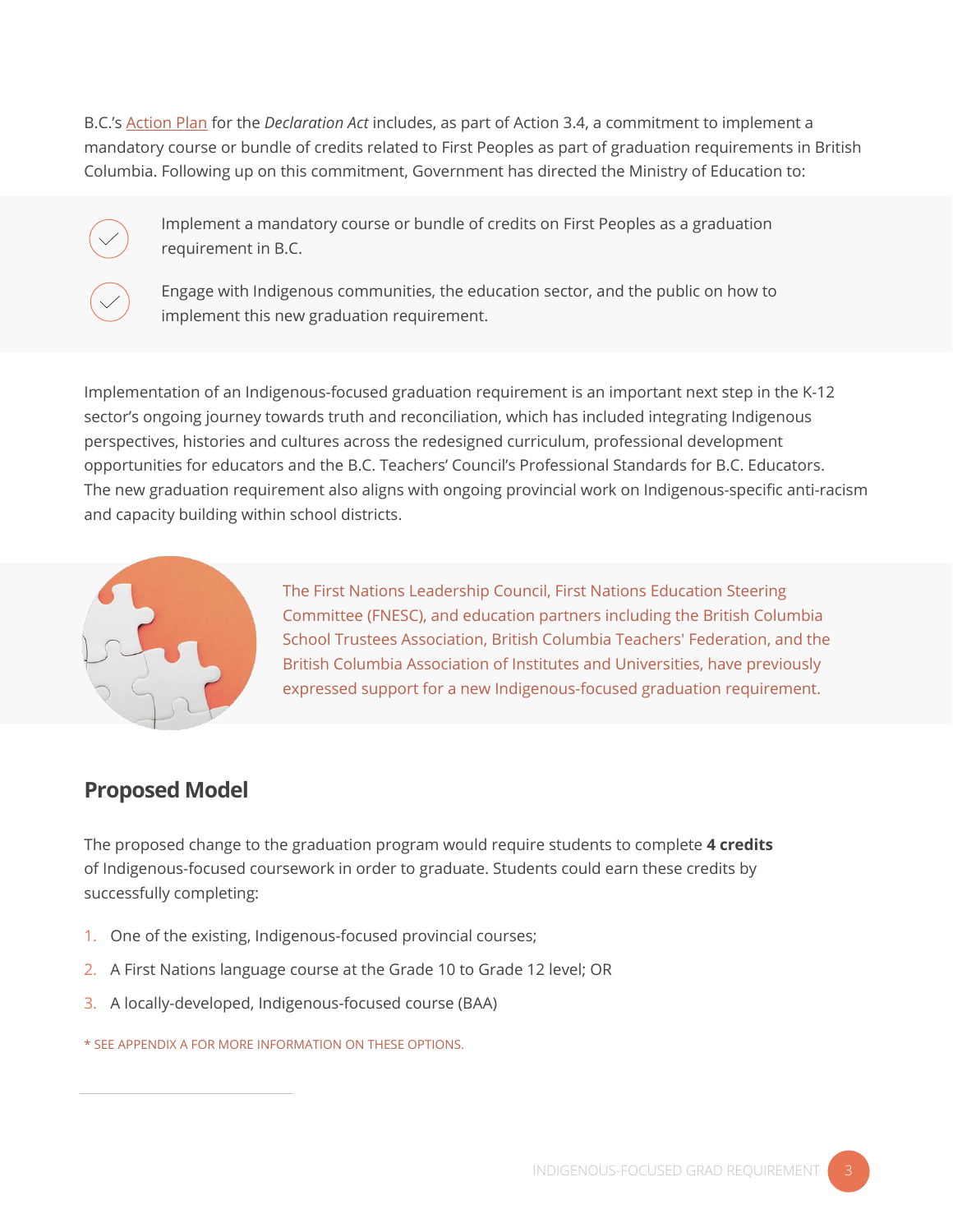No changes would be made to the total number of credits required to graduate (80), nor would there be any changes to the Adult Graduation Program. In some instances, an Indigenous-focused course may also partially satisfy the Language Arts, Social Studies, or elective course requirements of the graduation program.

A comparison of the current graduation requirements and the proposed requirements, including 4 credits of Indigenous-focused learning can be found in the table below.

| <b>Current Graduation Requirements</b>                                                                                              | <b>Proposed Changes (highlighted)</b>                                                                                                                                                                                          |
|-------------------------------------------------------------------------------------------------------------------------------------|--------------------------------------------------------------------------------------------------------------------------------------------------------------------------------------------------------------------------------|
| At least 16 credits must be at the Grade 12 level,<br>including a required Language Arts 12 and Career<br>Life Connections          | At least 16 credits must be at the Grade 12 level,<br>including a required Language Arts 12 and Career<br>Life Connections                                                                                                     |
| 52 credits are required from the following:                                                                                         | 52 credits are required from the following:                                                                                                                                                                                    |
| Career-Life Education (4 credits), and Career-Life<br>$\circ$<br>Connections (4 credits)                                            | Career-Life Education (4 credits), and Career-Life<br>Connections (4 credits)                                                                                                                                                  |
| Physical and Health Education 10 (4 credits)<br>$\circ$                                                                             | Physical and Health Education 10 (4 credits)<br>$\circ$                                                                                                                                                                        |
| Science 10 (4 credits), and a Science 11 or 12<br>$\circ$<br>(4 credits)                                                            | Science 10 (4 credits), and a Science 11 or 12<br>$\circ$<br>(4 credits)                                                                                                                                                       |
| Social Studies 10 (4 credits), and a Social Studies<br>$\circ$<br>11 or 12 (4 credits)                                              | Social Studies 10 (4 credits), and a Social Studies<br>11 or 12 (4 credits)                                                                                                                                                    |
| A Language Arts 10, 11 and a required 12<br>$\circ$<br>(12 credits total)                                                           | o A Language Arts 10, 11 and a required 12<br>(12 credits total)                                                                                                                                                               |
| An Arts Education 10, 11, or 12 and/or an Applied<br>$\circ$<br>Design, Skills, and Technologies 10, 11, or 12<br>(4 credits total) | An Arts Education 10, 11, or 12 and/or an<br>$\circ$<br>Applied Design, Skills, and Technologies 10, 11,<br>or 12 (4 credits total)                                                                                            |
|                                                                                                                                     | 4 credits required from an Indigenous-focused<br>course(s)                                                                                                                                                                     |
| At least 28 credits must be elective course credits                                                                                 | Potentially no change to elective course credits -<br>student course choice combined with<br>school/district course offerings would determine<br>whether elective course credits would be used to<br>meet the new requirement. |
| Three graduation assessments:                                                                                                       | Three graduation assessments:                                                                                                                                                                                                  |
| Grade 10 Numeracy Assessment<br>$\rightarrow$                                                                                       | Grade 10 Numeracy Assessment<br>$\rightarrow$                                                                                                                                                                                  |
| Grade 10 Literacy Assessment<br>$\rightarrow$                                                                                       | Grade 10 Literacy Assessment<br>$\rightarrow$                                                                                                                                                                                  |
| Grade 12 Literacy Assessment<br>$\rightarrow$                                                                                       | Grade 12 Literacy Assessment<br>$\rightarrow$                                                                                                                                                                                  |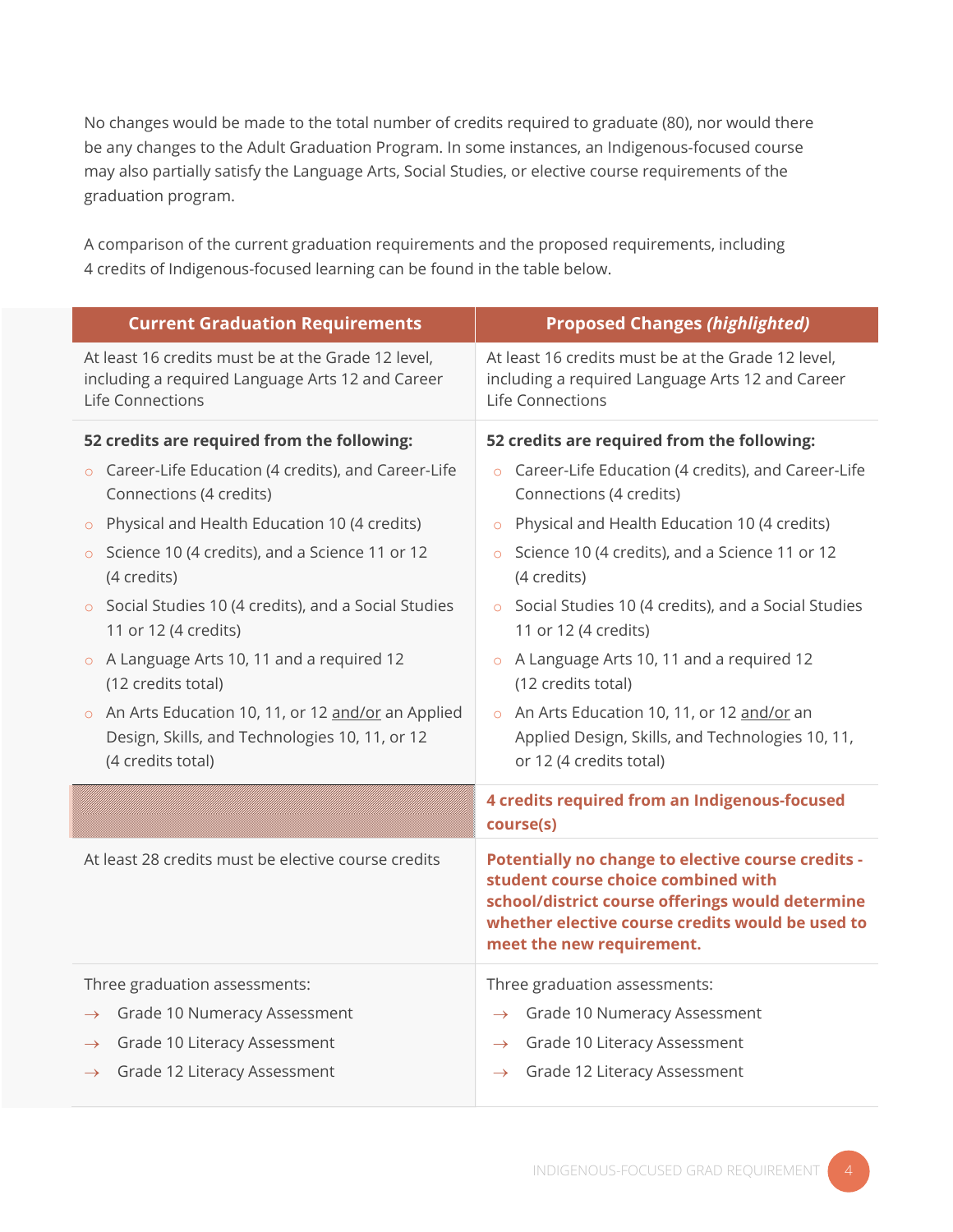Ministry data indicates that most students graduate with more than 90 credits, having well exceeded the 80-credit requirement. In addition, a small but increasing number of B.C. students are taking the Indigenous-focused courses launched as part of the redesigned curriculum. While completing 4 credits of Indigenous-focused learning will be new for approximately 95% of students, data suggests that most students will be able to complete an Indigenous-focused course requirement without having to make significant adjustments to the rest of their graduation program. This is especially likely given that many of the provincial courses that are eligible for meeting the Indigenous-focused graduation requirement can also satisfy other existing graduation requirements.

## **Proposed Implementation Timeline**

The proposed change to the graduation program includes a phased-in implementation:

### 2021-2022

- $\circ$  Consultation and communication with education partners about how best to implement the change to the graduation program
- School districts and independent schools begin to prepare for any necessary capacity building in school districts and schools

## 2022-2023

- o Continued communication with education partners
- o Where existing courses are in place, students in Grades 10 and 11 *may* complete courses that meet the Indigenous-focused graduation requirement
- School districts and independent schools increase capacity to offer the courses *(teacher professional learning and gathering of any needed resources)*

## 2023-2024

o The change to the Graduation Program would take **full effect** for students graduating beginning 2023-2024

#### \* SEE APPENDIX B FOR MORE INFORMATION



Staged implementation ensures school districts and authorities can support teachers as they increase their capacity to teach Indigenous-focused courses, and that students have ample time to make choices about which courses they will choose to satisfy the new graduation requirement.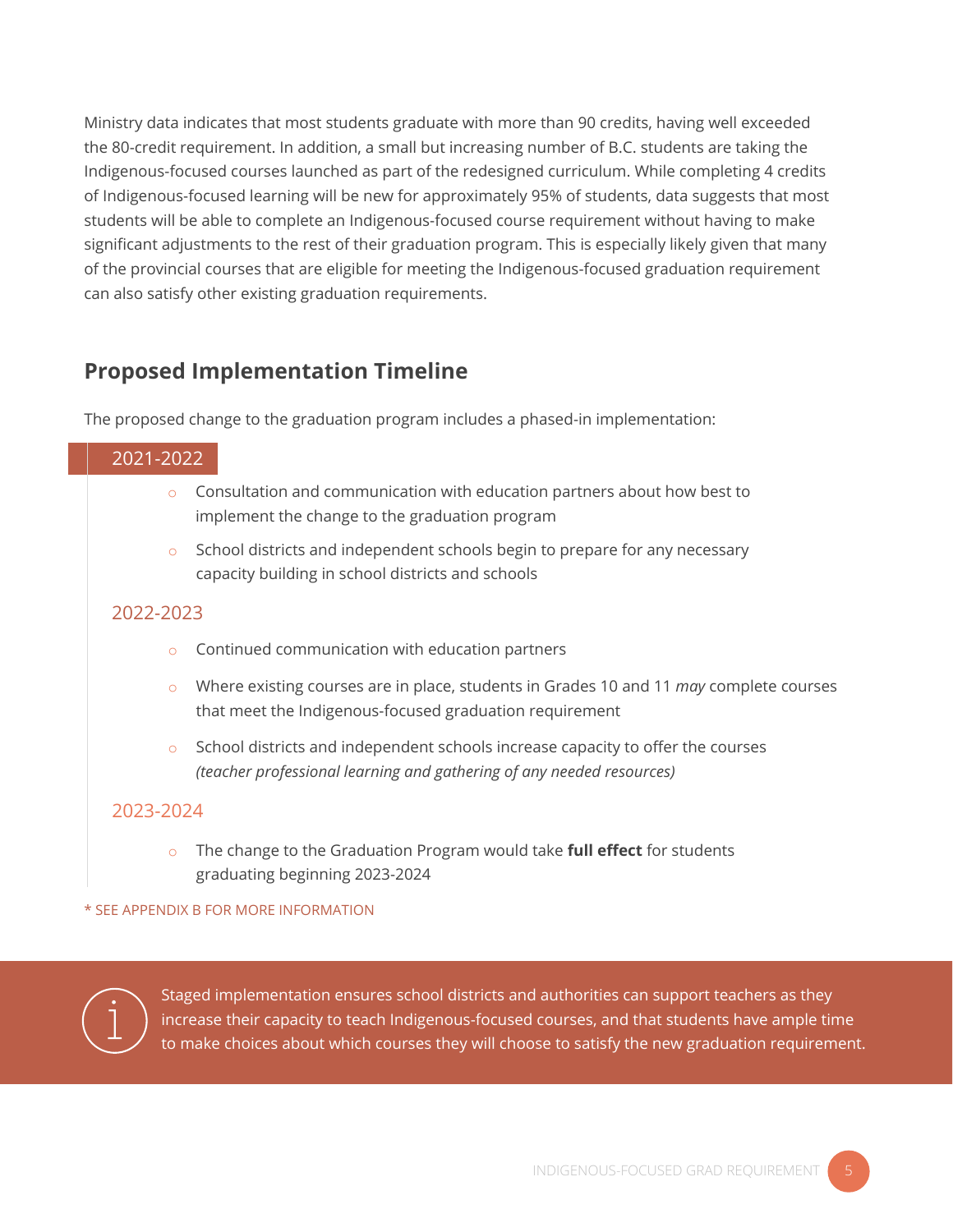

## **Consultation Process**

The Ministry is seeking feedback from Indigenous communities, the K-12 sector and the public on how best to implement this new graduation requirement. Input gathered will inform further development of the model (*e.g. what kinds of courses may satisfy the requirement, parameters for developing local course options, etc.),* as well as what additional supports are needed, to help ensure successful implementation.

Consultation meetings with education partners will take place in March and April, in tandem with a broader engagement process with Indigenous communities and the public.

On completion of the consultations, the Ministry will produce a *'What We Heard'* report summarizing feedback on implementation of the change to the graduation program. The Ministry will look to finalize the approach for the new graduation requirement by August 2022, to enable the sector time to implement the new requirement in line with the timelines detailed within this document.

While feedback on the curriculum, the current graduation program, and the current course funding model is valuable, this engagement process is specifically focused on the implementation of a new, Indigenous-focused graduation requirement.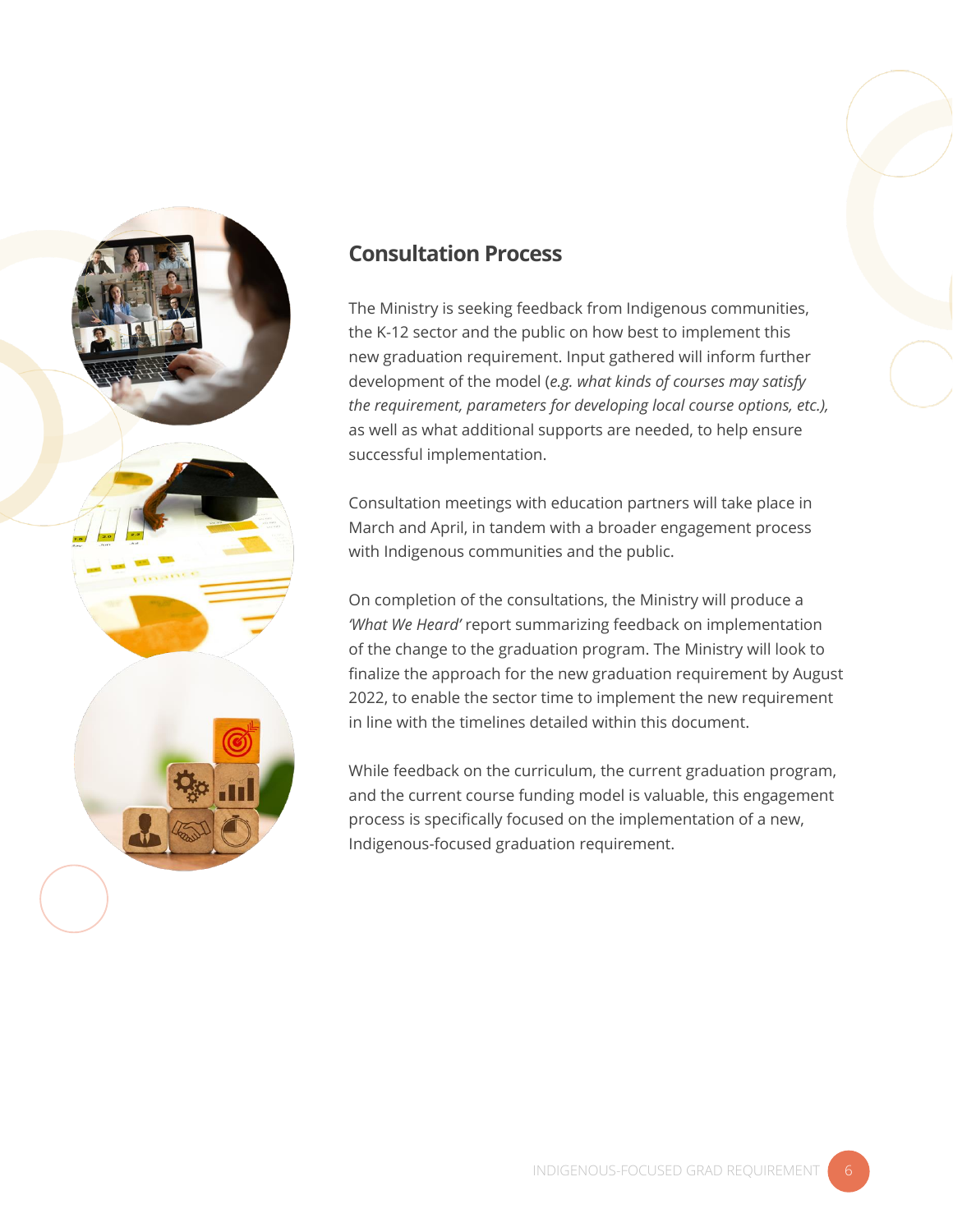## **APPENDIX A**

Course Options That Would Meet the New Requirement

#### **Provincial courses**

- o BC First Peoples 12
- o Contemporary Indigenous Studies 12
- $\circ$  English First Peoples Literacy Studies 10\*
- $\circ$  English First Peoples New Media 10\*
- $\circ$  English First Peoples Spoken Language 10\*
- o English First Peoples Writing 10\*
- o English First Peoples Literary Studies + New Media 11
- o English First Peoples Literary Studies + Spoken Language 11
- o English First Peoples Literary Studies + Writing 11
- o English First Peoples 12

\* 2 CREDIT COURSES (*would meet half of the requirement)*

## **First Nations Language Courses**

#### Any Grade 10-12 course from the following:

- $\circ$  Gitxsenimx ~ Gitxsanimax 5 to 12 and Introductory Gitxsenimx ~ Gitxsanimax 11
- o Halq'eméylem 5 to 12 and Introductory Halq'eméylem 11
- o Heiltsuk 5 to 12 and Introductory Heiltsuk 11
- o Hul'q'umi'num' 5 to 12 and Introductory Hul'q'umi'num' 11
- o Kwak'wala 5 to 12 and Introductory Kwak'wala 11
- o Liqwala/Kwak'wala 5 to 12 and Introductory Liqwala/Kwak'wala 11
- o nsíylxcən 5 to 12 and Introductory nsíylxcən 11
- o Nte?kepmxcin 5 to 12 and Introductory Nte?kepmxcin 11
- o Nuučaan̓uɫ 5 to 12 and Introductory Nuučaan̓uɫ 11
- o Secwepemctsin (Shuswap Language) 5 to 12 and Introductory Secwepemctsin 11
- o SENĆOŦEN 5 to 12 and Introductory SENĆOŦEN 11
- o Shashishalhem (Sechelt Language) 5 to 12 and Introductory Shashishalhem 11
- o Sim'algaxhl Nisga'a 5 to 12 and Introductory Sim'algaxhl Nisga'a 11
- o Sm'algyax 5 to 12 and Introductory Sm'algyax 11
- o St̓át̓y̓emcets 5 to 12 and Introductory St̓át̓y̓emcets 11
- o Tsek'ene 5 to 12 and Introductory Tsek'ene 11
- o Upper St'at'imcets 5 to 12 and Introductory Upper St'at'imcets 11
- o Xaayda Kil / Xaad Kil Grades 5 to 12 and Introductory Xaayda Kil / Xaad Kil 11